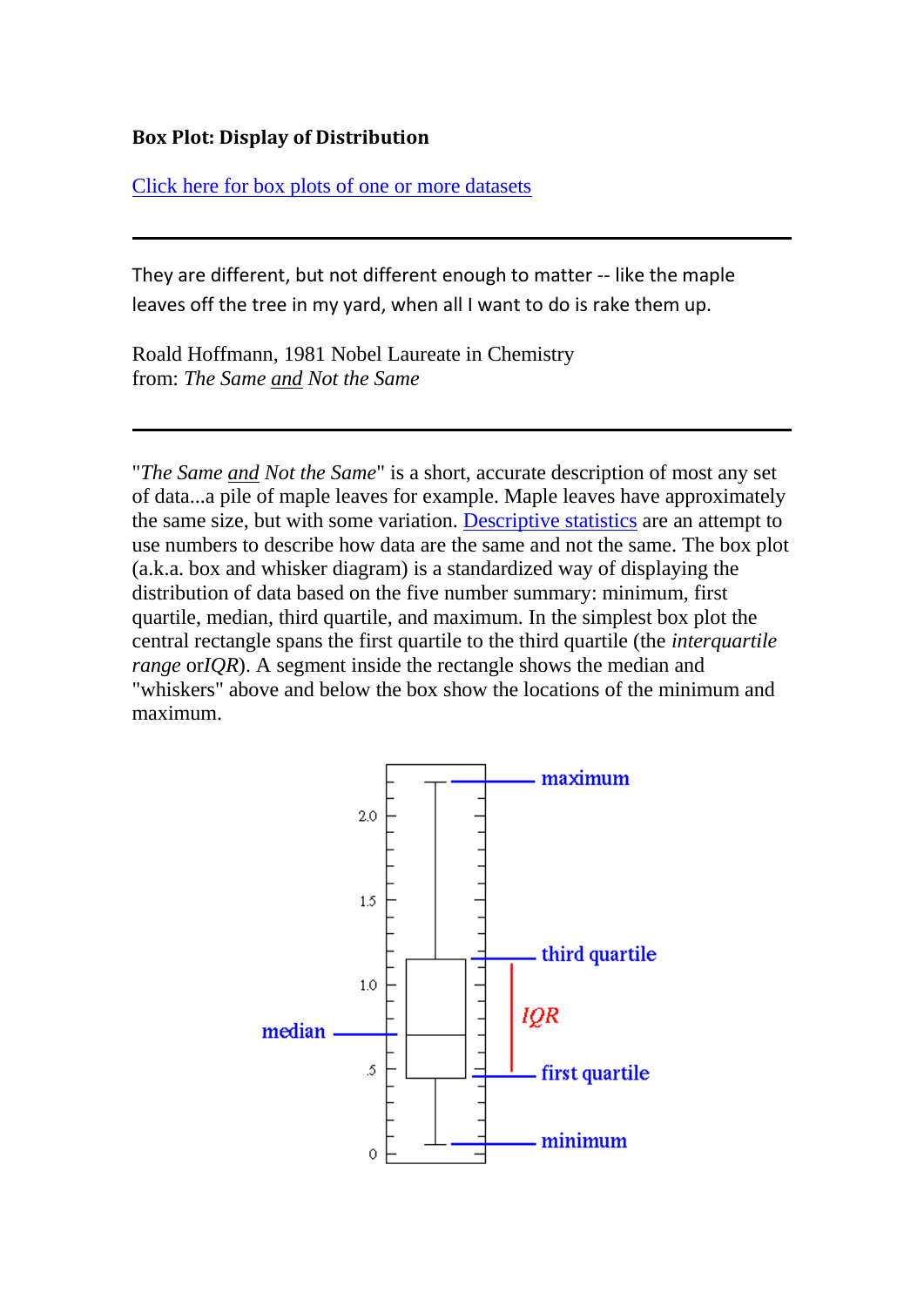This simplest possible box plot displays the full range of variation (from min to max), the likely range of variation (the *IQR*), and a typical value (the median). Not uncommonly real datasets will display surprisingly high maximums or surprisingly low minimums called *outliers*. John Tukey has provided a precise definition for two types of outliers:

- **Outliers** are either 3×*IQR* or more above the third quartile or 3×*IQR* or more below the first quartile.
- **Suspected outliers** are are slightly more central versions of outliers: either 1.5×*IQR* or more above the third quartile or 1.5×*IQR* or more below the first quartile.

If either type of outlier is present the whisker on the appropriate side is taken to 1.5×*IQR* from the quartile (the "inner fence") rather than the max or min, and individual outlying data points are displayed as unfilled circles (for suspected outliers) or filled circles (for outliers). (The "outer fence" is 3×*IQR* from the quartile.)



If the data happens to be normally distributed,

## *IQR* = 1.35  $\sigma$

where  $\sigma$  is the population standard deviation.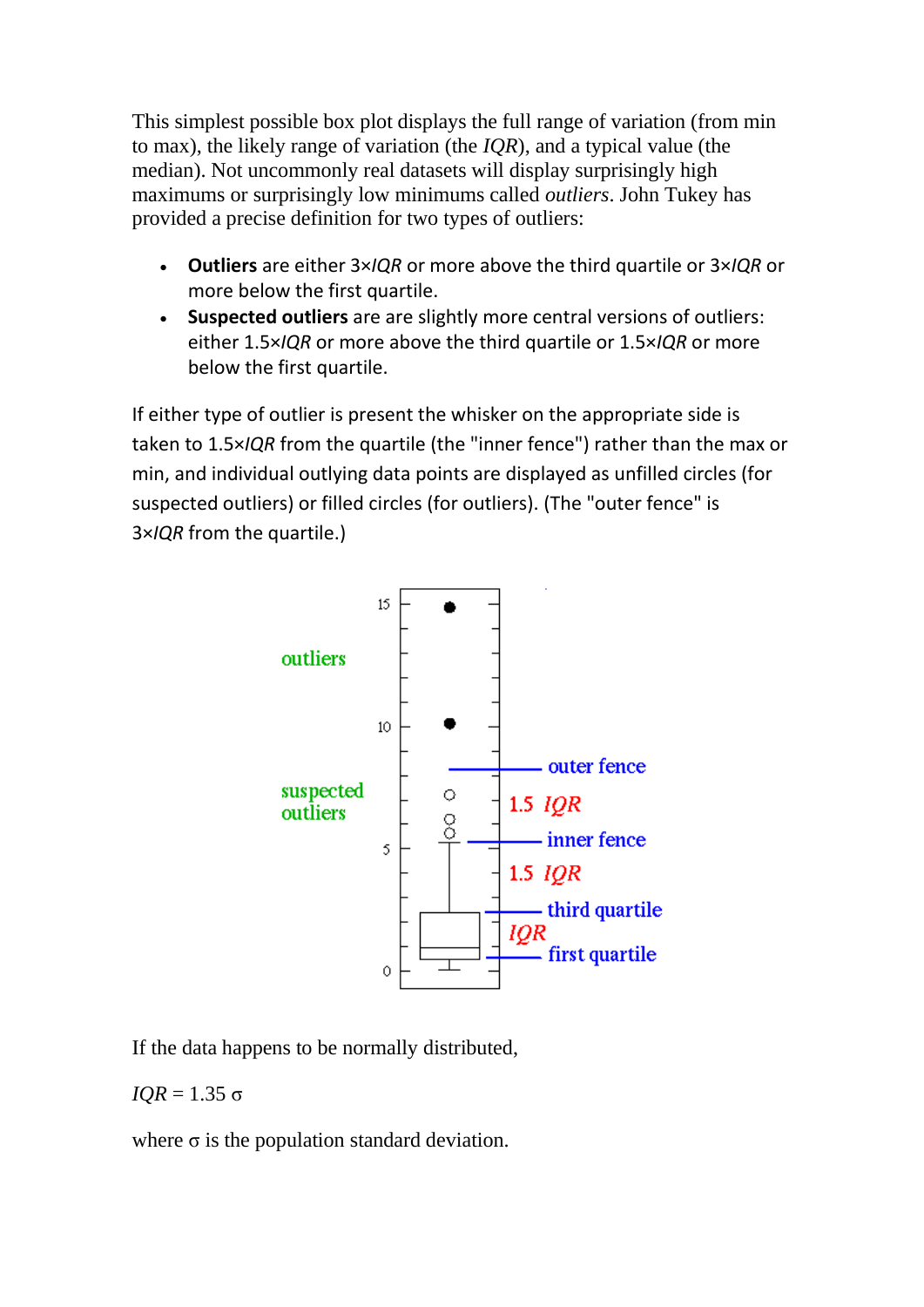Suspected outliers are not uncommon in large normally distributed datasets (say more than 100 data-points). Outliers are expected in normally distributed datasets with more than about 10,000 data-points. Here is an example of 1000 normally distributed data displayed as a box plot:



Note that outliers are not necessarily "bad" data-points; indeed they may well be the most important, most information rich, part of the dataset. Under no circumstances should they be automatically removed from the dataset. Outliers may deserve special consideration: they may be the key to the phenomenon under study or the result of human blunders.

## **Example A**

Consider two datasets:

A1={0.22, -0.87, -2.39, -1.79, 0.37, -1.54, 1.28, -0.31, -0.74, 1.72, 0.38, -0.17, -0.62, -1.10, 0.30, 0.15, 2.30, 0.19, -0.50, -0.09}

A2={-5.13, -2.19, -2.43, -3.83, 0.50, -3.25, 4.32, 1.63, 5.18, -0.43, 7.11, 4.87, -3.10, -5.81, 3.76, 6.31, 2.58, 0.07, 5.76, 3.50}

Notice that both datasets are approximately balanced around zero; evidently the mean in both cases is "near" zero. However there is substantially more variation in A2 which ranges approximately from -6 to 6 whereas A1 ranges approximately from -2½ to 2½.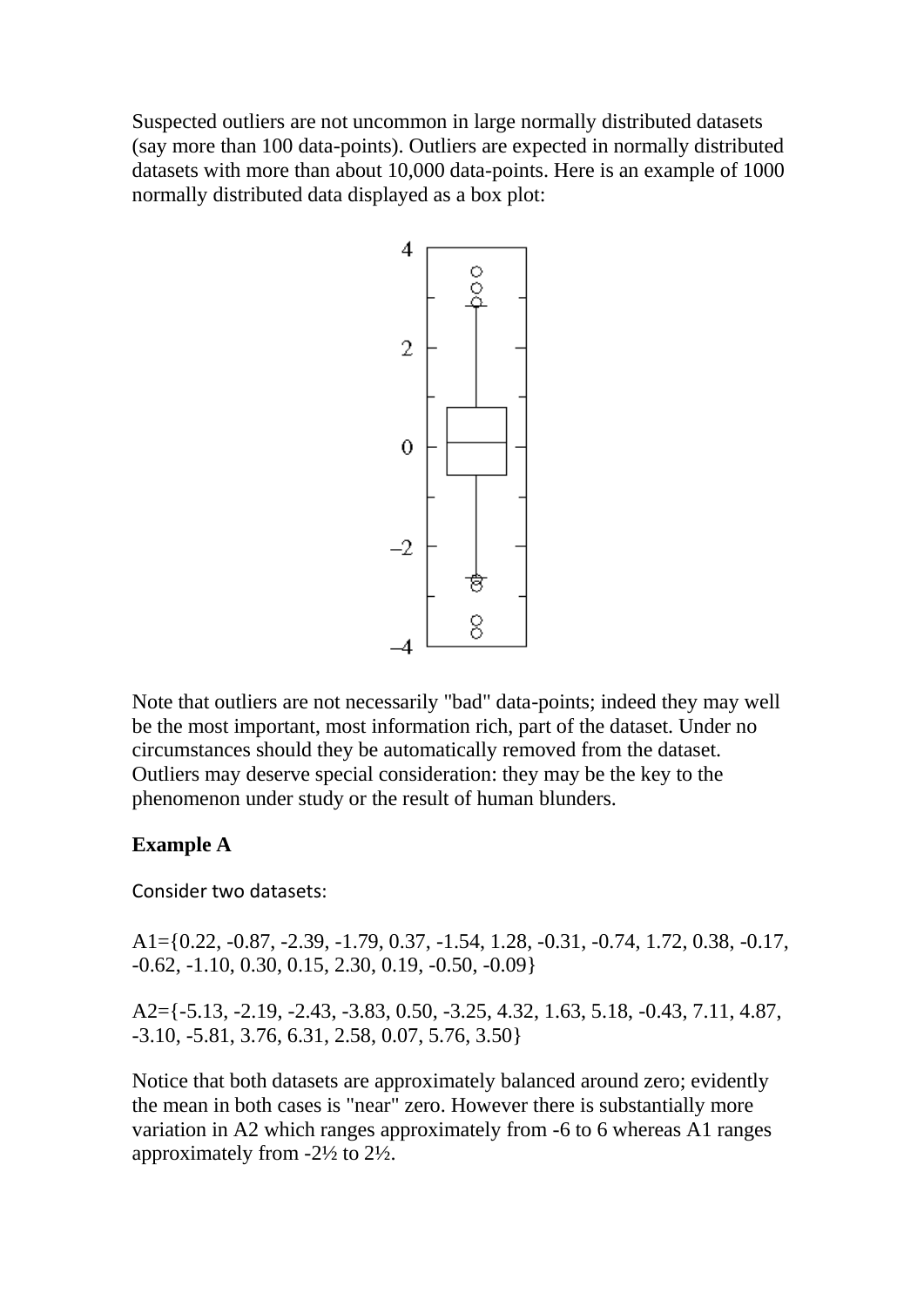Below find box plots and the more traditional error bar plots (with  $1-\sigma$  bars). Notice the difference in scales: since the box plot is displaying the full range of variation, the *y*-range must be expanded.



## **Example B**

B1={1.26, 0.34, 0.70, 1.75, 50.57, 1.55, 0.08, 0.42, 0.50, 3.20, 0.15, 0.49, 0.95, 0.24, 1.37, 0.17, 6.98, 0.10, 0.94, 0.38}

B2= {2.37, 2.16, 14.82, 1.73, 41.04, 0.23, 1.32, 2.91, 39.41, 0.11, 27.44, 4.51, 0.51, 4.50, 0.18, 14.68, 4.66, 1.30, 2.06, 1.19}

Notice that the datasets span much the same range of values (from about .1 to about 50) and that all the values are positive. Most of the B1 values are less than one whereas most of the B2 values are more than one. We can use a log scale to better display this large range of values: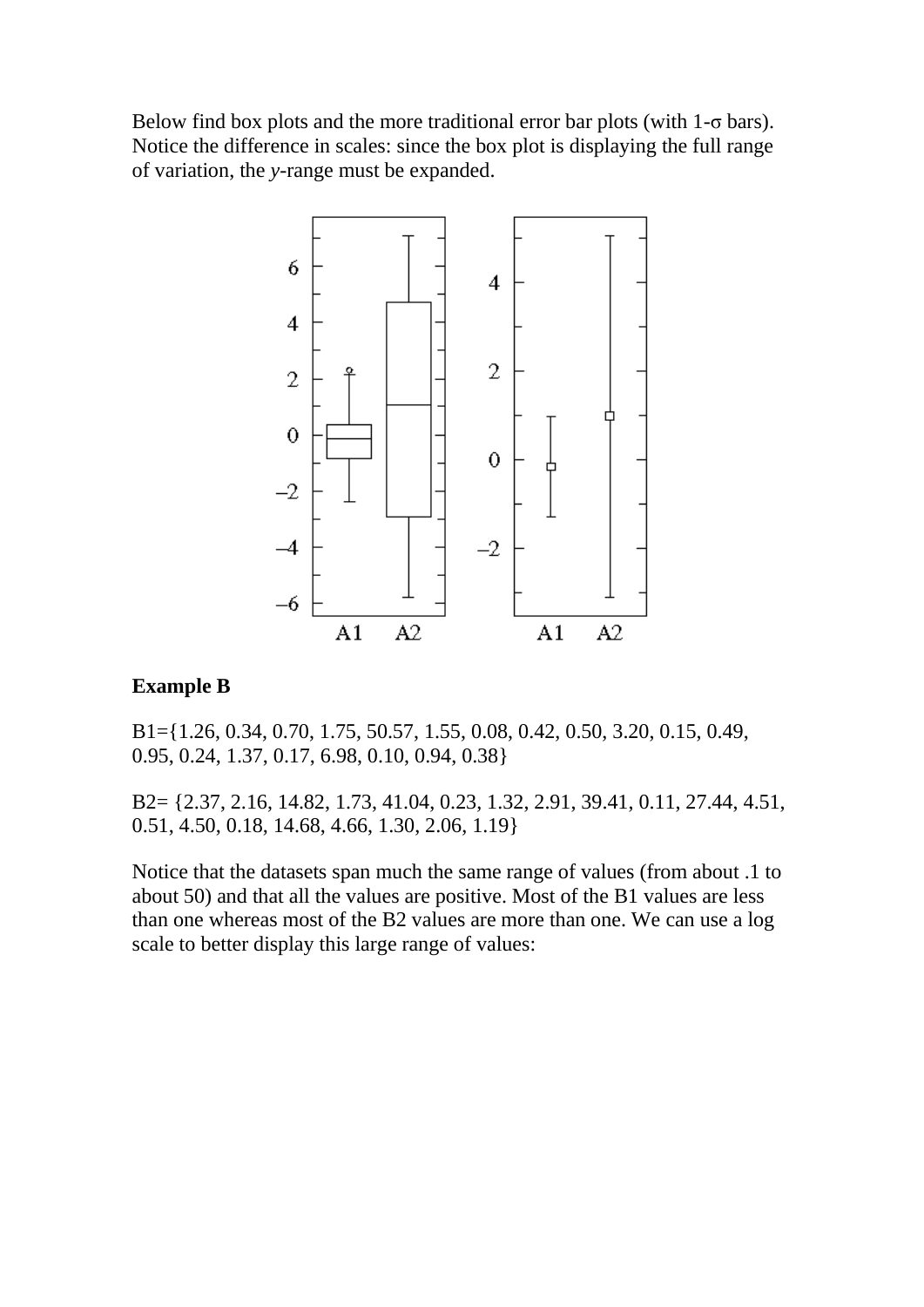

On the other hand, a straightforward plot of the sample means and population standard deviations, suggests negative values (which prevents use of a logscale) and broad overlap between the two distributions. (A *t*[-test](http://www.physics.csbsju.edu/stats/t-test.html) would suggest B1 and B2 are not significantly different.)



**Example C**